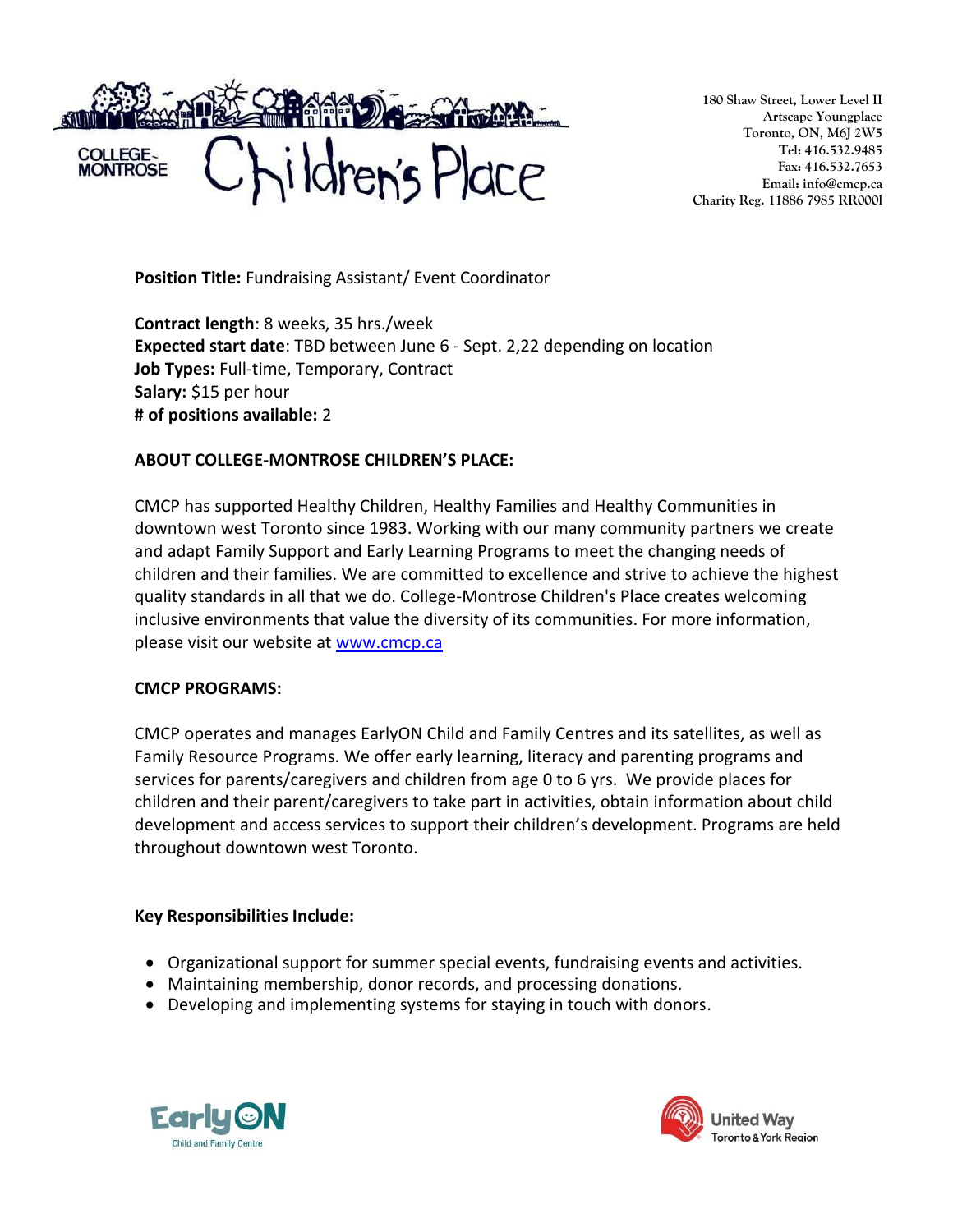

**180 Shaw Street, Lower Level II Artscape Youngplace Toronto, ON, M6J 2W5 Tel: 416.532.9485 Fax: 416.532.7653 Email: info@cmcp.ca Charity Reg. 11886 7985 RR000l**

- Researching potential funders, donors and sponsors.
- Assisting in putting together fundraising proposals, donor correspondence including letters, email and phone calls.
- Developing and maintaining an inventory of fundraising materials.
- Proofreading & editing fundraising materials.
- Other duties as required.

## **Qualifications:**

- Be 15 years to 30 years of age.
- Is a Canadian Citizen, permanent resident, or person on whom refugee protection has been conferred under the *Immigration and Refugee Protection Act.*
- Is legally entitled to work according to the relevant provincial / territorial legislation and regulations. (International students are not eligible. Recent immigrants are eligible if they are Canadian Citizens or permanent residents).
- Energetic, motivated and demonstrates initiative.
- Hard-working, reliable, flexible and able to multi-task.
- Willingness to work some evenings and weekends.
- Graphic design skills an asset– Canva, photoshop and asset.
- Experience with WordPress an asset.
- Strong communication skills.

Qualified individuals are invited to submit their application by email with subject title **"CSJ Fundraising Assistant/ Event Coordinator"** to dkobrosly@cmcp.ca by May 23, 2022. No phone calls please.

CMCP strives to represent the diversity of the community in its hiring practices. CMCP welcomes and encourages applications from people with disabilities. Accommodations are available on request for candidates taking part in all aspects of the selection process. Only applicants selected for interview will be contacted.